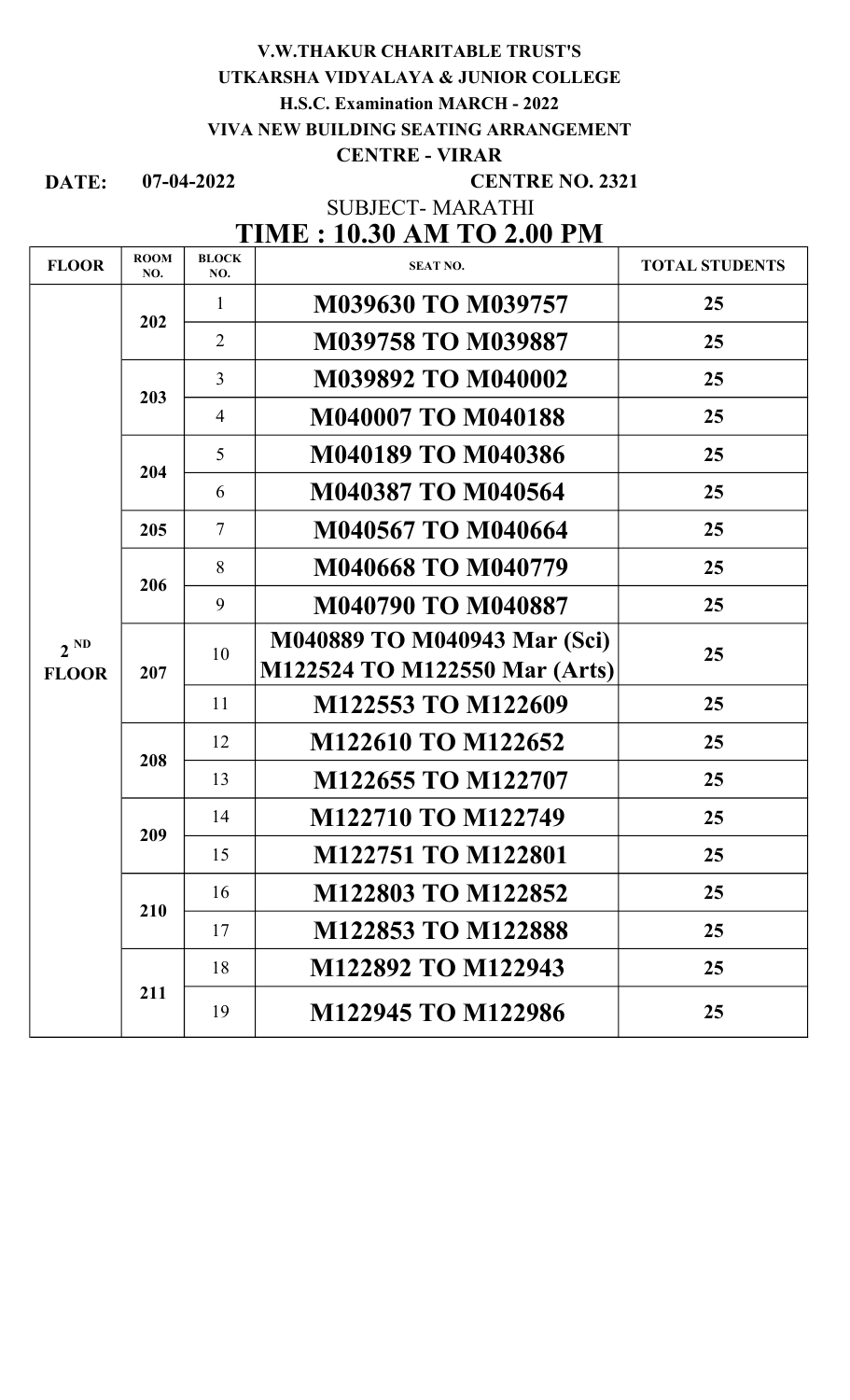## V.W.THAKUR CHARITABLE TRUST'S UTKARSHA VIDYALAYA & JUNIOR COLLEGE H.S.C. Examination MARCH - 2022 VIVA NEW BUILDING SEATING ARRANGEMENT CENTRE - VIRAR

DATE: 07-04-2022

# CENTRE NO. 2321

# TIME : 10.30 AM TO 2.00 PM SUBJECT- MARATHI

| <b>FLOOR</b>    | <b>ROOM</b>   | <b>BLOCK</b> | <b>SEAT NO.</b>           | <b>TOTAL</b>    |
|-----------------|---------------|--------------|---------------------------|-----------------|
|                 | NO.           | NO.          |                           | <b>STUDENTS</b> |
|                 | 302           | 20           | M122987 TO M123032        | 25              |
|                 |               | 21           | M123033 TO M123070        | 25              |
|                 | 303           | 22           | M123071 TO M123108        | 25              |
|                 |               | 23           | M123109 TO M123160        | 25              |
|                 | 304           | 24           | <b>M205350 TO M205511</b> | 25              |
|                 |               | 25           | M205523 TO M205604        | 25              |
|                 | 305           | 26           | <b>M205606 TO M205696</b> | 25              |
|                 | 306           | 27           | <b>M205698 TO M205781</b> | 25              |
|                 |               | 28           | <b>M205783 TO M205855</b> | 25              |
|                 | 308           | 29           | <b>M205858 TO M205934</b> | 25              |
|                 |               | 30           | <b>M205936 TO M206018</b> | 25              |
|                 | 309           | 31           | <b>M206019 TO M206089</b> | 25              |
|                 |               | 32           | M206091 TO M206164        | 25              |
| 3 <sup>RD</sup> |               | 33           | <b>M206168 TO M206241</b> | 25              |
| <b>FLOOR</b>    | 310           | 34           | M206242 TO M206321        | 25              |
|                 | 311           | 35           | M206323 TO M206392        | 25              |
|                 |               | 36           | M206393 TO M206479        | 25              |
|                 | 312           | 37           | M206483 TO M206570        | 25 <sub>1</sub> |
|                 |               | 38           | M206571 TO M206640        | 25 <sub>1</sub> |
|                 | 313           | 39           | M206641 TO M206720        | 25 <sub>1</sub> |
|                 |               | 40           | M206722 TO M206801        | 25 <sub>1</sub> |
|                 | 314           | 41           | M206803 TO M206877        | 25 <sub>1</sub> |
|                 | 315           | 42           | M206879 TO M206969        | 25 <sub>1</sub> |
|                 | B/316         | 43           | M206971 TO M207033        | 25              |
|                 |               | 44           | M207050 TO M207122        | 25 <sub>1</sub> |
|                 | B/317         | 45           | <b>M207127 TO M207228</b> | 25 <sub>1</sub> |
|                 |               | 46           | M207232 TO M207316        | 25 <sub>1</sub> |
|                 | <b>B</b> /318 | 47           | M207317 TO M207419        | 25 <sub>1</sub> |
|                 | <b>B</b> /319 | 48           | M207421 TO M207482        | 25              |